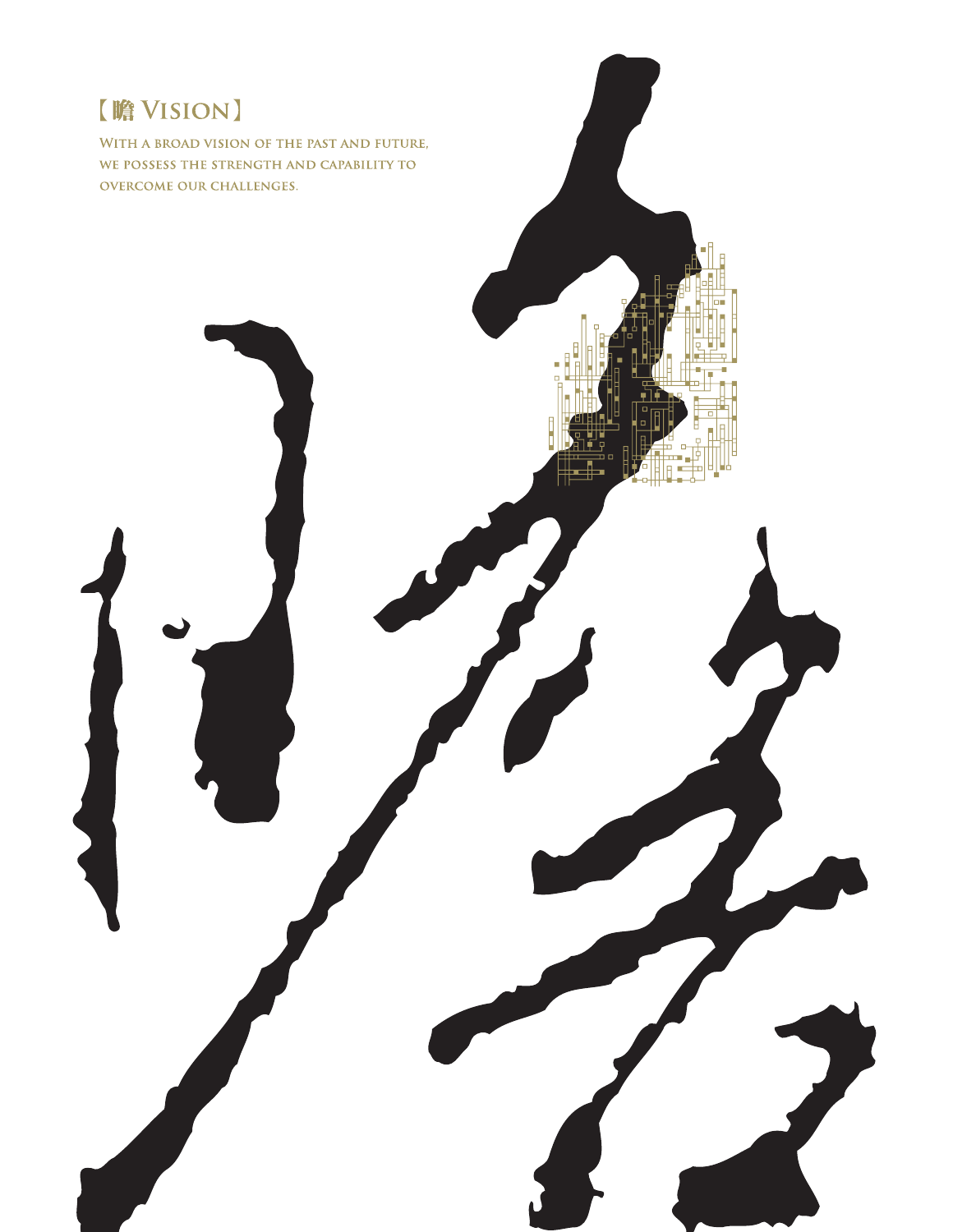# 1.Letter to Shareholders

#### **Dear Shareholders,**

2010 was a year of record high revenue and profit for TSMC. Amid gradual recovery of the global economy, semiconductor industry revenue grew 31% in 2010. Meanwhile, TSMC's revenue grew 48% in US dollars compared with 43% for the overall foundry segment. Our growth momentum was fueled by both timely addition and fast ramp-up of capacity, wide customer adoption of our advanced technologies, and a strong growth in specialty technology revenue.

TSMC's strong performance delivered in 2010 reflected our trinity of strengths: technology leadership, manufacturing excellence, and customer partnership. Significant achievements included:

- We operated at full production utilization rate averaged across all fabs throughout the year, and have installed 14 percent more capacity overall, with an increase of 37 percent in capacities at 12" wafer fabs.
- We deployed over 157 technologies, and manufactured more than 8,300 products for more than 450 customers over the course of 2010.
- In 2010, we fast ramped-up to full production of our 40/45-nanometer technology, which generated 17 percent of total wafer revenue, with considerable market share, and margins that approached the corporate average by year's end.
- Following on the success of our 65- and 40-nanometer process technology productions, development of our 28-nanometer products – three high-k metal gate processes and one conventional silicon oxynitride (SiON) process – proceeded as planned with record customer engagements.

### **Financial Performance**

Consolidated revenue for 2010 totaled NT\$419.54 billion, an increase of 41.9 percent over NT\$295.74 billion in 2009. Net income was NT\$161.61 billion or 81.1 percent above NT\$89.22 billion the previous year. Diluted earnings per share were NT\$6.23, up 81.1 percent compared with NT\$3.44 in 2009.

In US dollars, TSMC generated net income of US\$5.13 billion on consolidated revenue of US\$13.32 billion, compared with net income of US\$2.71 billion on consolidated revenue of US\$9 billion for 2009.

Gross profit margin was 49.4 percent compared with 43.7 percent in 2009, with Operating Profit Margin of 37.9 percent compared with 31.1 percent a year earlier. Net profit margin reached 38.5 percent, an increase of 8.3 percentage points from the 2009's level. TSMC shipped 11.86 million eight-inch equivalent wafers compared with 7.74 million wafers a year ago.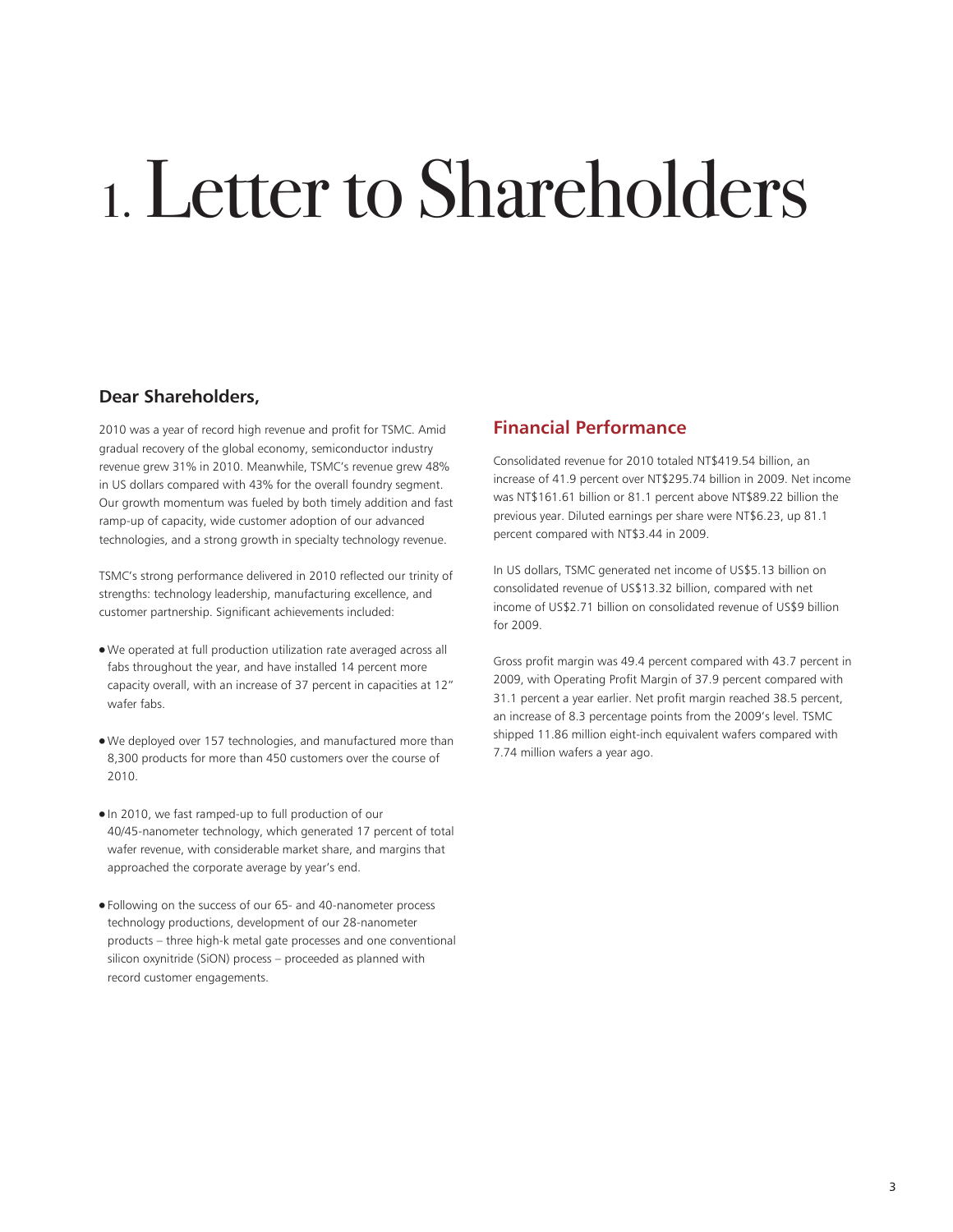

#### **Expanding Growth**

In 2010, TSMC took important steps to further our development of advanced technologies and to accelerate capacity expansion.

In expanding our technology leadership we have spent considerable resources for R&D. 2010 R&D capital expenditure was US\$355 million, 85% higher than 2009, while regular R&D budget also increased by about 40% to US\$940 million. The major focus of these investments is further development of 28-, 20-, and 14-nanometer technologies and exploratory work on 10- and 7-nanometer technologies.

In 2010, TSMC spent a record of US\$5.94 billion on capital expenditures to meet the capacity needs of our customers. Although we exerted our utmost efforts to accelerate capacity expansion, we still had sizeable unfilled requests for capacity from customers by the end of 2010.

Having already invested additional capital to expand capacity at our two existing 12-inch GIGAFABTM facilities, Fab 12 in Hsinchu and Fab 14 in Tainan, we began construction last July on our third GIGAFABTM, Fab 15, in Taichung's Central Taiwan Science Park. Meanwhile, we also obtained a new site in the Hsinchu Science Park for sub-14- nanometer R&D.

TSMC also is actively pursuing new revenue opportunities that leverage our technological strengths, engineering capabilities, and experiences in large-scale manufacturing. During the year, construction was begun on TSMC's first solid-state lighting facility in Hsinchu to pursue opportunities in the lighting industry. We also began construction on our first Thin Film Solar R&D Center and Fab in Taichung, laying the foundation for TSMC's entry into the thin-film solar photovoltaic market serving the solar energy market. Each of these initiatives represents an opportunity for TSMC to establish a significant foothold in the emerging green energy industries.

#### **Technological Developments**

At this time, TSMC's 28-nanometer technology is industry leading and production ready. We have achieved, in the R&D phase, superior performance, reliability and density, which is 2 times over that of 40-nanometer, using our gate-last high-k metal-gate process. A few customer products have already taped out and are in prototyping. Meanwhile, our 28-nanometer lead-free bumping is eco-friendly and compatible with superior low-resistance ELK interconnect.

In addition to our efforts in pushing Moore's Law with advanced geometries, we have also spent considerable resources in developing specialty technologies to capture both the market trend of integrating more specialty features with CMOS logic, and the trend of continuing scaling down the geometries for cost and form factor advantages.

TSMC's technology leadership in these specialty technologies includes both feature improvement and the ability to further shrink the geometries. We have already achieved some industry leading results. For example: we plan to use 65- and 90-nanometer processes to deliver engine control processes for automotive ICs, and we use 65-nanometer and back-side illumination (BSI) technology to achieve the best quantum efficiency for CMOS image sensors. For embedded DRAM, we use 40-nanometer to deliver the fastest network processors; and for embedded Flash, we use 0.11-micron to enable ultra low leakage micro controller unit (MCU) of one pico amp per micron (1pA/μm). For MEMS, we use 0.18-micron to complete three-dimensional CMOS-MEMS integration; and for power IC, we use 0.18-micron to achieve the lowest turn-on resistance (Ron) in the industry.

Our efforts in both Moore's Law progression and specialty technologies have encouraged many customers to expand their engagements with TSMC.